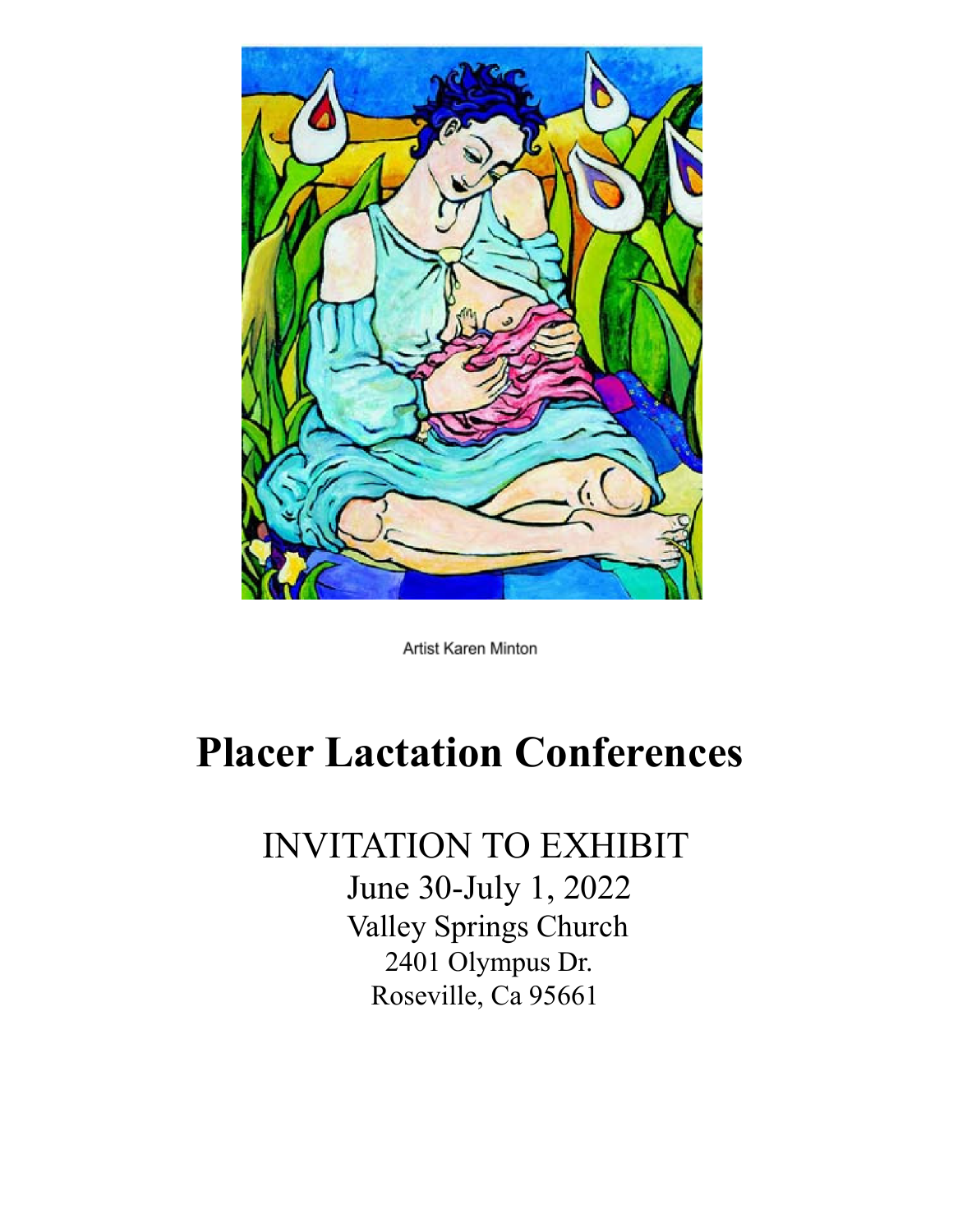Placer Lactation Conferences LLC invites you to exhibit at their 2022 conference. Up to 100 lactation consultants, nurses, nutritionists and other health professionals will be attending this year's conference. Make sure these professionals become knowledgeable about your products or services. You will be able to present your product at one of the 4 breaks during the conference.

Space and sponsor opportunities are limited.

| <b>Gold Unrestricted Educational Grant</b><br>Complimentary list of attendees and addresses<br>after conference; plus verbal recognition at conference.<br>Information will be displayed at the lunch break<br>on both days. | \$1000 |     |
|------------------------------------------------------------------------------------------------------------------------------------------------------------------------------------------------------------------------------|--------|-----|
| <b>Commercial Exhibitor</b><br>One attendee per booth<br>>\$6000 Net Annual Income                                                                                                                                           | \$600  | S.  |
| <b>Cottage Industry</b><br>One attendee per booth<br><\$6000 Net Annual Income                                                                                                                                               | \$300  | \$. |
| <b>Non Profit</b><br>Booth only no attendance to conference                                                                                                                                                                  | \$100  |     |